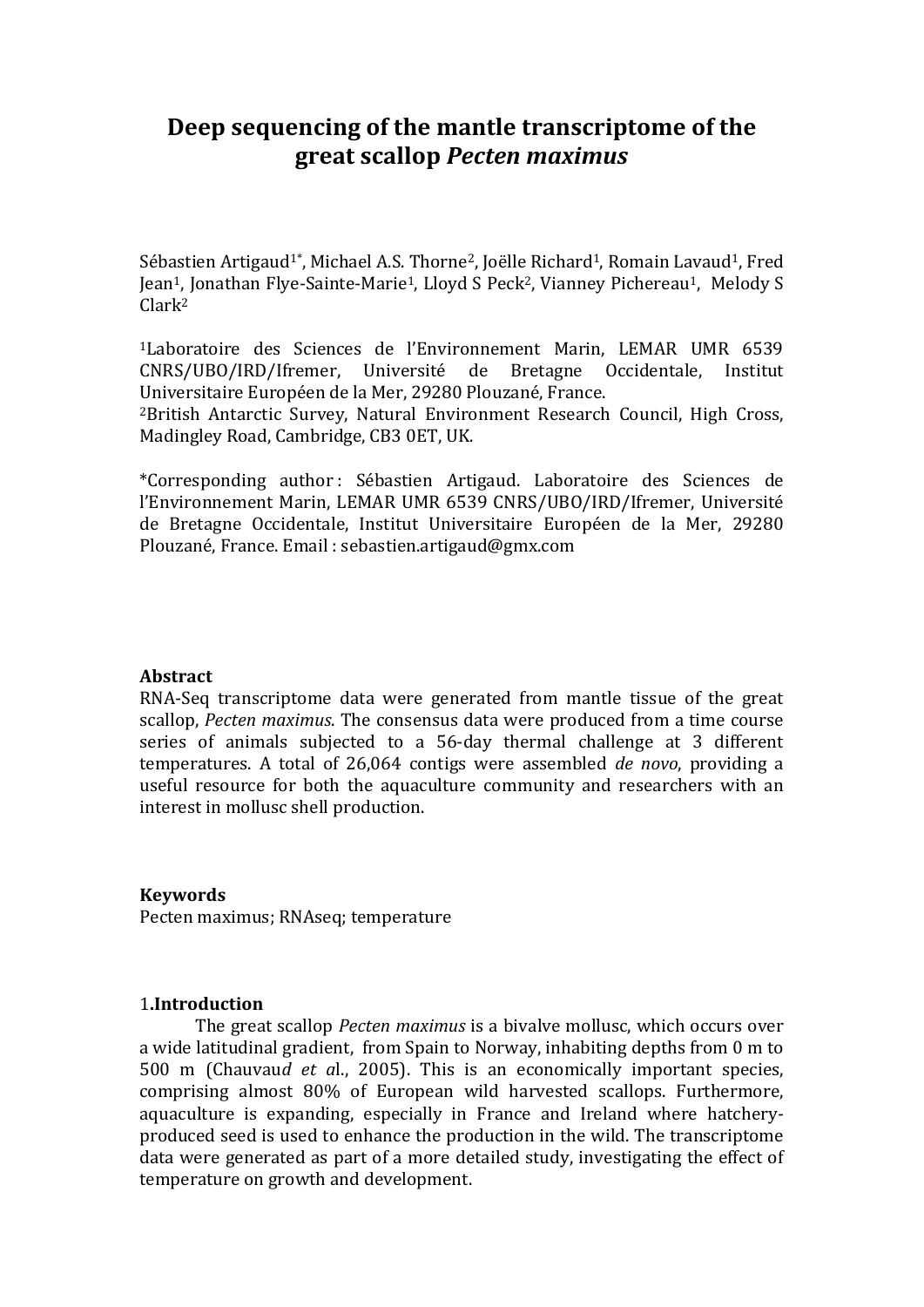One year old scallops (average length : 34.0 +/- 4.1 mm) were obtained from the Tinduff hatchery (Bay of Brest, France). They were cultured at 3 different temperatures: ambient controls at  $14.8 \pm 0.6$ °C and also the elevated temperatures of 21.4  $\pm$  0.2°C and 25.2  $\pm$  0.9°C. Individuals in each treatment were sampled over a time course from the beginning of the experiment and then after 3, 7, 14, 21, 27, 42 and 56 days. The scallops were dissected and mantle tissue was flash frozen in liquid nitrogen and stored at -80°C until further analysis. Total RNA was extracted from mantle tissue of 4 individuals per treatment at each time point using TRI Reagent® Solution (Life Technologies) according to manufacturer's instructions. RNA quality and concentration were determined using an Agilent 2100 RNA Nanochip (Agilent, Santa Clara, CA, USA) and a NanoDrop ND-1000 Spectrophotometer (NanoDrop Technologies, Wilmington, DE, USA), respectively. For each condition, the RNAs from the 4 individuals at each time point were then pooled for RNA-Seq. From these pooled samples, 22 cDNA libraries were produced (cf. Table 1 for details). The production of the Illumina libraries and the transcriptome sequencing using the Illumina HiSeqTM2500 (HiSeq 100bp pair-ends) was conducted by the Genome Analysis Centre (Norwich, UK).

| library name       | Illumina pair reads | Days of sampling | Water temperature |
|--------------------|---------------------|------------------|-------------------|
| LIB650             | 84501929            | $\boldsymbol{0}$ | 15.21             |
| LIB1034            | 28360963            | 3                | 14.75             |
| LIB530             | 33666167            | 3                | 19.47             |
| LIB651             | 36249865            | 3                | 19.23             |
| LIB531             | 31338366            | 7                | 21.46             |
| LIB532             | 23236209            | 7                | 14.8              |
| LIB533             | 41914200            | 7                | 21.4              |
| LIB1035            | 29169807            | 14               | 24.98             |
| LIB1036            | 23746508            | 14               | 14.94             |
| LIB1037            | 31458013            | 14               | 21.53             |
| LIB654             | 30034307            | 21               | 25.36             |
| LIB655             | 20315515            | 21               | 14.69             |
| LIB660             | 28367527            | 21               | 21.37             |
| LIB656             | 14723720            | 27               | 25.33             |
| LIB657             | 22531517            | 27               | 21.44             |
| LIB661             | 29224707            | 27               | 14.88             |
| LIB658             | 29214964            | 42               | 14.86             |
| LIB <sub>662</sub> | 26693489            | 42               | 25.35             |
| LIB663             | 32078459            | 42               | 21.48             |
| LIB1038            | 15276016            | 56               | 25.37             |
| LIB664             | 28606041            | 56               | 14.78             |
| LIB665             | 26853248            | 56               | 21.49             |

**Table 1 : Sampling details for the 22 cDNA libraries produced from mantle tissue of** *Pecten maximus*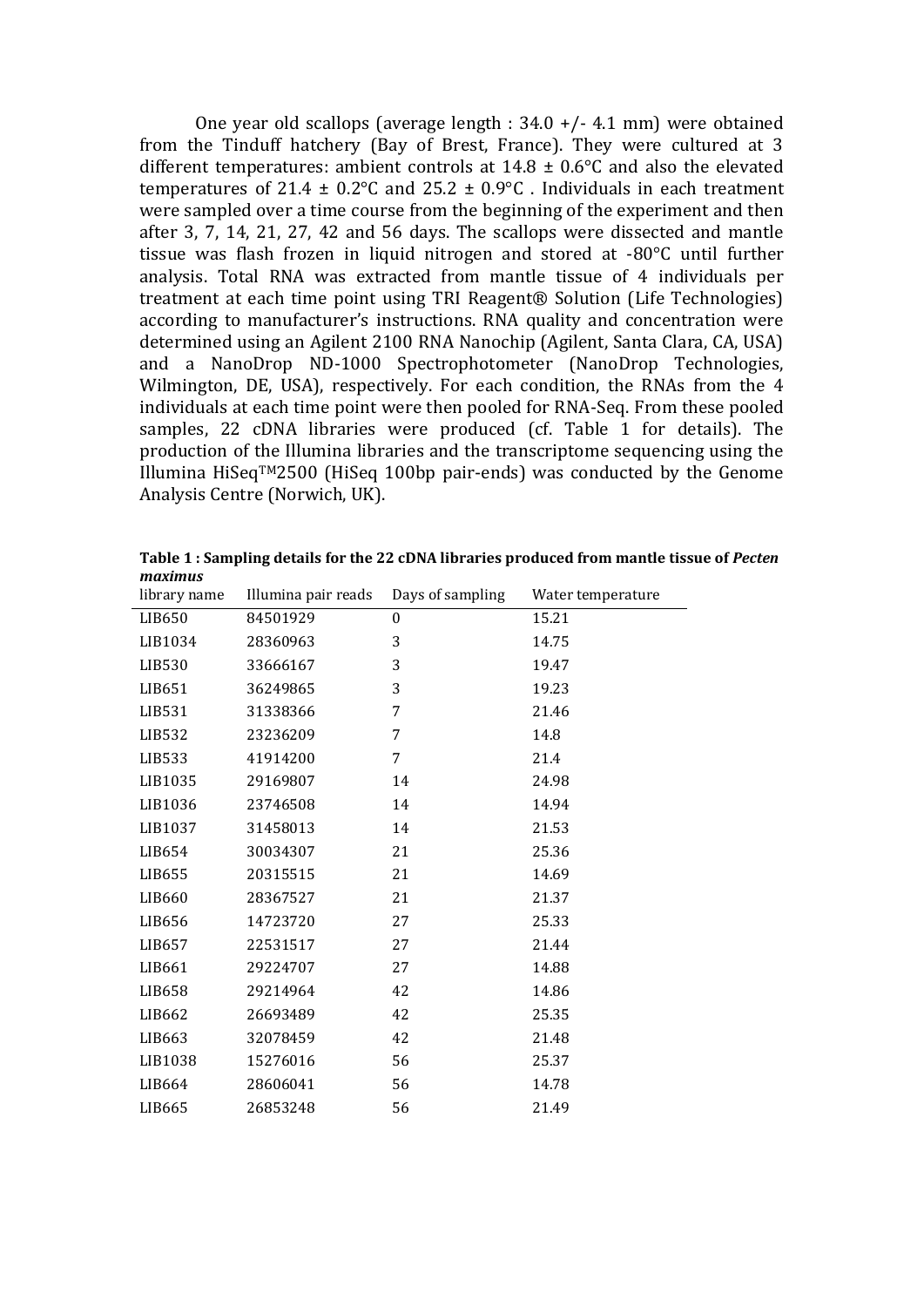The RNA libraries yielded 667 million paired end reads. Raw reads were filtered and trimmed using the FASTX-toolkit (Version 0.0.13 from Assaf Gordon Hannon lab) and rRNA contamination was removed using riboPicker (Schmiede*r et a*l., 2012) and cutadapt (Version 1.1; Martin, 2011), with a final quality check performed using fastQC (Version 0.10.0 ; http://www.bioinformatics.bbsrc.ac.uk/projects/fastqc/).

The contigs were assembled using SOAPdenovo (Lu*o et a*l., 2012), and a kmer size of 89 was used to construct the initial *de novo* transcriptome assembly, resulting in 1,311,367 contigs. These contigs were then used in a further assembly with CAP3 (Huang & Madan, 1999). Contigs from both rounds of assemblies that were greater than 500bp, totaling 26 064, were used in a sequence similarity search against an in-house nr database using an e-value cutoff of 1e-10. Putative annotation based on sequence similarity searching could be assigned to approximately 23.5% of the contigs (Table 2).

| Total reads                | 1335123074 |
|----------------------------|------------|
| <b>Total Contigs</b>       | 26064      |
| Average Contig length (bp) | 1011       |
| Median length (bp)         | 815        |
| Max length (bp)            | 11760      |
| Min length (bp)            | 490        |
| % Annotated Contigs        | 23.5%      |

**Table 2 : Statistics for the transcriptome generation from mantle tissue of** *Pecten maximus*

These data generated from the mantle of *P. maximus* form a valuable addition to those generated from hemocytes of the same species (Paulett*o et a*l., 2014) and, in a more general context, to the transcriptomes generated for other molluscs including the Yesso scallop *Patinopecten yessoensis* (Ho*u et a*l., 2011), *Mytilus galloprovincialis* (Craf*t et a*l., 2010), *Laternula elliptica* (Clar*k et a*l., 2010), *Meretrix meretrix* (Hua*n et a*l., 2012), *Ruditapes philippinarum* (Mila*n et a*l., 2011), *Haliotis midae* (Franchin*i et a*l., 2011), several pearl oysters (Huan*g et a*l., 2013) and the oyster genome data (Zhan*g et a*l., 2012), thus increasing the sequence resource available for commercially important shellfish species and for researchers investigating shell deposition processes in molluscs.

# 2. **Nucleotide sequence accession numbers**

The sequence data for this transcriptome has been deposited in the GenBank SRA, accession number: SRP040427. The contigs, and the annotation for those contigs with a match of 1e-10 and lower, are available from http://ramadda.nercbas.ac.uk/repository/entry/show/Polar+Data+Centre/NERC-BAS+Datasets/Genomics/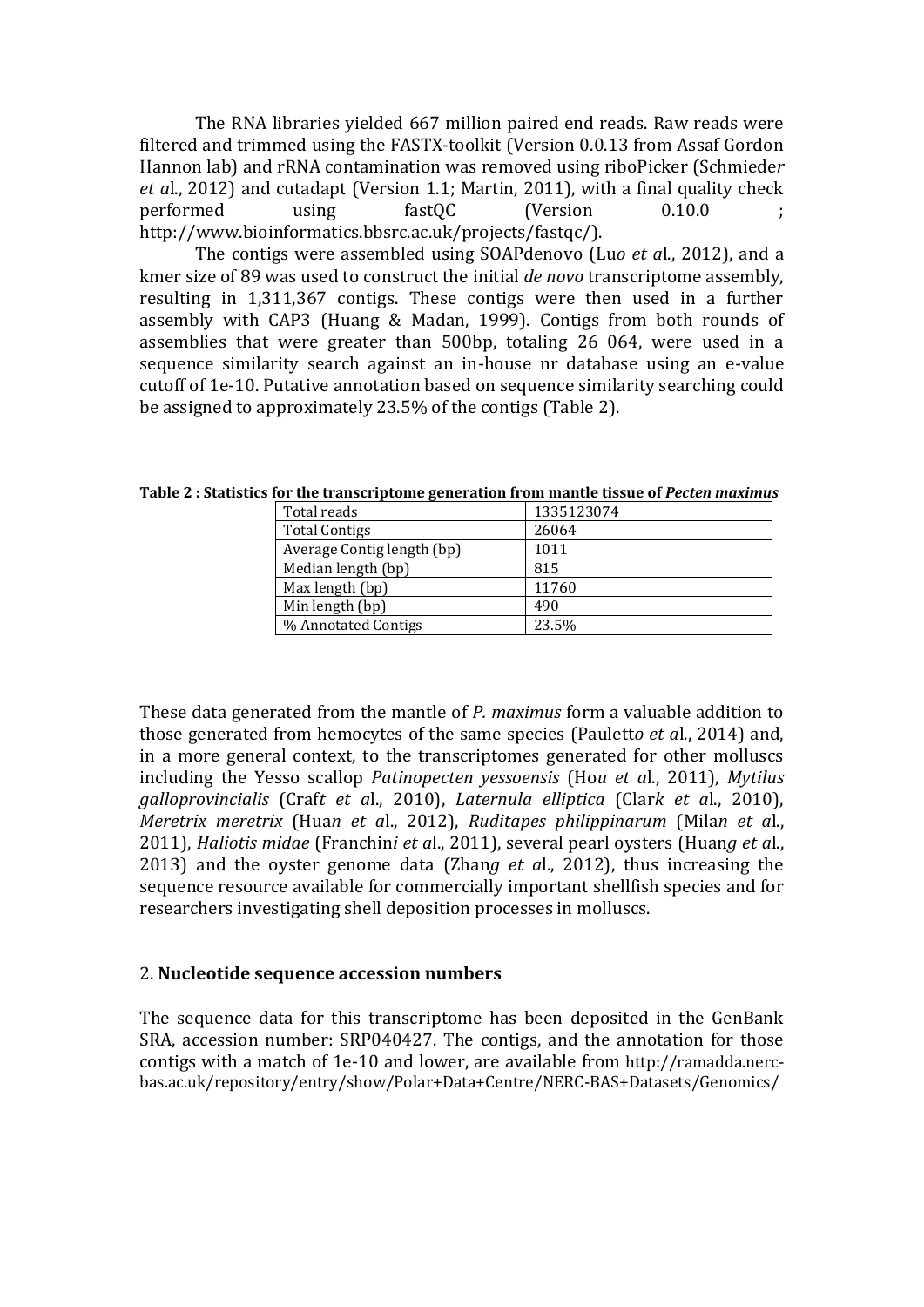### **Acknowledgements**

This study was funded by grants from the Région Bretagne, i.e. the Pemadapt project (ref. 6368) and a doctoral fellowship to S.A. (Protmar project, ref. 6197). This study was also supported by a Natural Environment Research Council (NERC) grant to Lloyd Peck (NE/G018) and the British Antarctic Survey Polar Sciences for Planet Earth programme, which is also funded by the Natural Environment Research Council. Two French National Research Agency (ANR) programs also supported our research: COMANCHE (ANR-2010-STRA-010) and LabexMER (ANR-10-LABX-19-01).

## **REFERENCES**

- Chauvaud, L., Lorrain, A., Dunbar, R.B., Paulet, Y., Thouzeau, G., Jean, F., Guarini, J. & Mucciarone, D. (2005) "Shell of the Great Scallop *Pecten maximus* as a high‐frequency archive of paleoenvironmental changes." *Geochemistry, Geophysics, Geosystems*, 6, Q08001.
- Clark, M.S., Thorne, M.A.S., Vieira, F.A., Cardoso, J.C.R., Power, D.M. & Peck, L.S. (2010) "Insights into shell deposition in the Antarctic bivalve *Laternula elliptica*: gene discovery in the mantle transcriptome using 454 pyrosequencing." *Bmc Genomics*, 11, 362.
- Craft, J.A., Gilbert, J.A., Temperton, B., Dempsey, K.E., Ashelford, K., Tiwari, B., Hutchinson, T.H. & Chipman, J.K. (2010) "Pyrosequencing of *Mytilus galloprovincialis* cDNAs: tissue-specific expression patterns." *PLoS one*, 5, e8875.
- Franchini, P., Van der Merwe, M. & Roodt-Wilding, R. (2011) "Transcriptome characterization of the South African abalone Haliotis midae using sequencing-by-synthesis." *BMC research notes*, 4, 59.
- Hou, R., Bao, Z., Wang, S., Su, H., Li, Y., Du, H., Hu, J., Wang, S. & Hu, X. (2011) "Transcriptome sequencing and de novo analysis for Yesso scallop (*Patinopecten yessoensis*) using 454 GS FLX." *PloS one*, 6, e21560.
- Huan, P., Wang, H. & Liu, B. (2012) "Transcriptomic analysis of the clam *Meretrix meretrix* on different larval stages." *Marine Biotechnology*, 14, 69–78.
- Huang, X. & Madan, A. (1999) "CAP3: A DNA sequence assembly program." *Genome research*, 9, 868–877.
- Huang, X.-D., Zhao, M., Liu, W.-G., Guan, Y.-Y., Shi, Y., Wang, Q., Wu, S.-Z. & He, M.- X. (2013) "Gigabase-Scale Transcriptome Analysis on Four Species of Pearl Oysters." *Marine Biotechnology*, 15, 253–264.